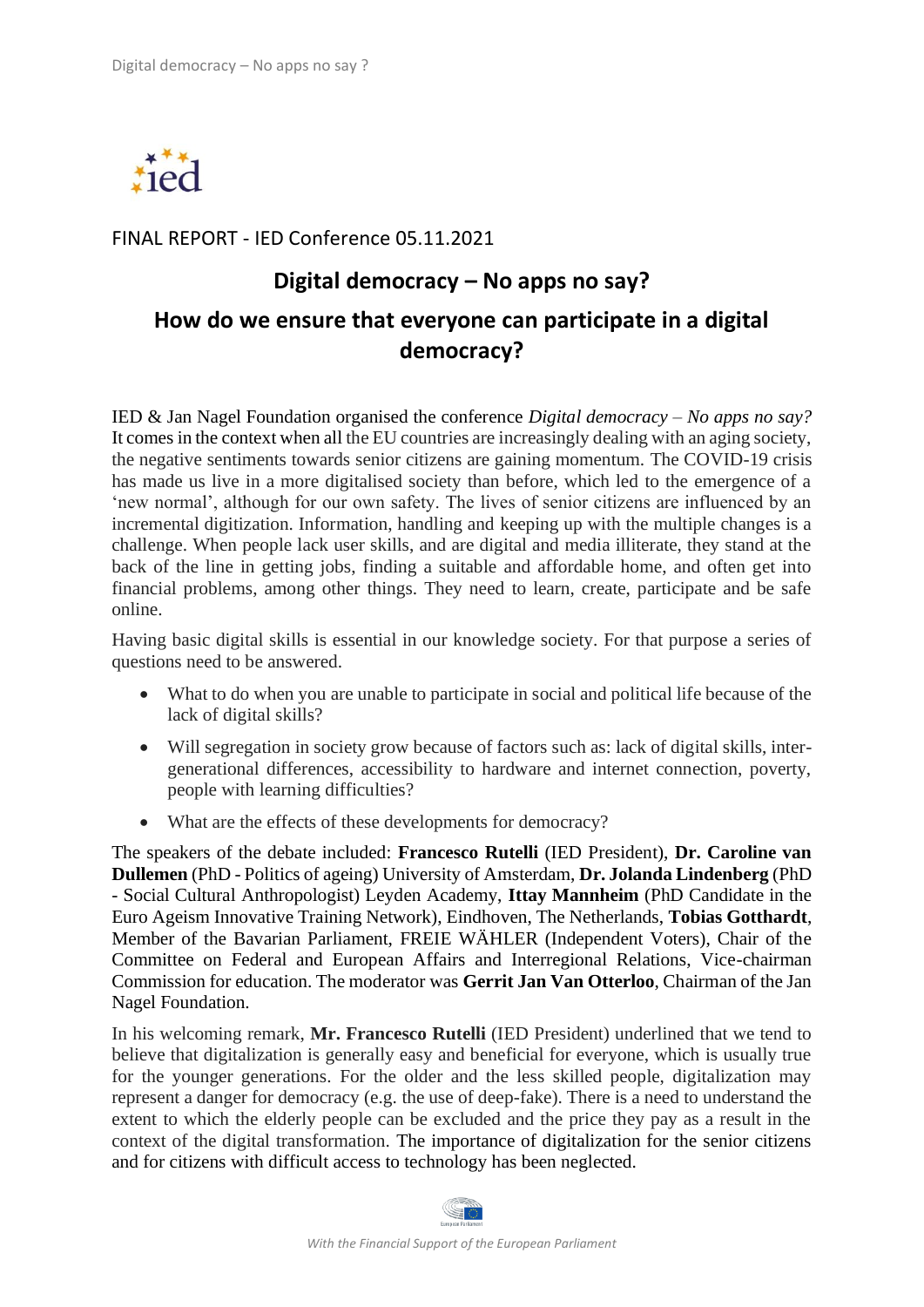**Mr. Gerrit Jan Van Otterloo** mentioned in his opening remarks that in the Netherlands, during the last elections, 3,5 seats from a total of 150 were lost because the postal voting procedures were not followed after the polls were closed. The older people mostly used this system to cast their vote.

**Dr. Caroline van Dullemen,** University of Amsterdam, emphasized that the use of technology in the public administration, as well as in the public lives has been sped up during the pandemic, leading to the increased activity of the e-government. This development needs to be discussed within the broader topic of digital inclusion.

E-democracy refers to how the internet can increase opportunities for individuals to interact with the government, and for the government to seek input from the community. The important question is how we can connect all the citizens to this process and to avoid leaving behind the vulnerable ones. This issue is not related only to broadband access, being encountered in technologically advanced countries as well. At the same time, this is not a cohort-problem; the current group with limited internet use has a long tail end. People in their 50s and 60s, who can expect to live for another 20 or 30 years with limited use of technology, will be excluded.

The speed with which technology is changing can be a challenge for the people leaving the working place. Digital exclusion is not going to disappear anytime soon. In the EU only 61% from those aged between 65 and 74 are online, and only 10% for the users over 80s. This leads to a total of 20 million citizens who are offline. The group is composed of people excluded because of the lack of skills or access, and some people who are not connected because of their own will.

However, most people are reluctant to go online due to a lack of confidence in their ability to learn. Usually, people over 50s are rarely represented in media images or are represented in sensitive situations (with grey hair, helped by youngsters etc). The socio-economic factors, such as gender and ethnic segregation, can impact the extent to which digital devices are used. Minorities usually have a lower access to technology than the majoritarian populations. The use of technology is an ethnic-experience and a gender-experience, which has significant costs. It is estimated that 1 trillion dollars were lost due to the fact that women were excluded from access to technology.

Digital inclusion is increasingly prioritized on the policy agenda of different organizations. The Biden administration decided to support digital inclusion with 65 billion dollars. The UN has its own documents addressing this issue.

A broad coalition of stakeholders will be necessary in order to address this problem, comprising governments, civil society organizations, and the private sector.

**Dr. Jolanda Lindenberg** (PhD - Social Cultural Anthropologist), Leyden Academy, presented the results of an interview study on the experience of old people during the COVID-19 lockdowns in the Netherlands. The interviews were semi-structured and focused on issues related to digital connectivity and more. The questions of how the old people were represented and treated in the media have generated intensive debates, as many resented being treated as an unitary group. With regards to the digital connectedness, the COVID-19 pandemic represented a perceived forced introduction to the digital world, and an impetus to come online, while for others these advantages were not feasible for everyone. For some, the digital represented only a surrogate of the physical interactions (physical disconnectedness), giving a sense of lack of solidarity (solidarity disconnected). Her key message is that it is important to look at heterogeneity among older adults. There is a need to incorporate their voices and keep an eye on possibilities, while carefully considering the framing and the language use (inclusivity).

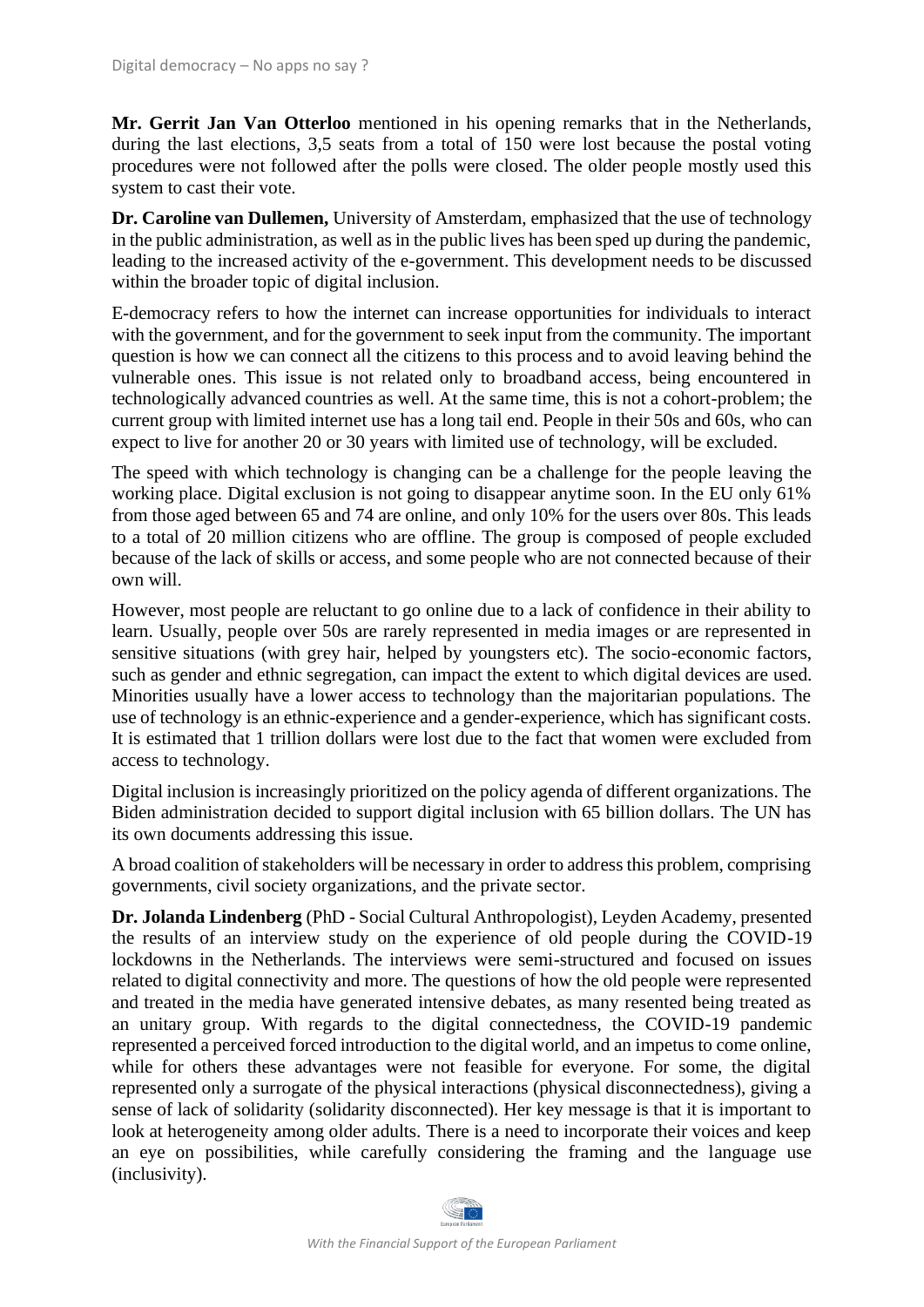**Mr. Ittay Mannheim** (PhD Candidate in the Euro Ageism Innovative Training Network, Eindhoven, the Netherlands, presented a research project about the relation between aging and the development of new technologies. He argued that sometimes ageism is a barrier in accessing technology (not the age/being old). The discourse on ageism (understood as cognitive decline, fragility) is defined as a problem, while digital technology as the solution. There is also an emphasis on developing technologies for care and healthcare for this group, and researchers found that ageism can be embedded in the design process for these technologies. The most easily identifiable form of ageism is the exclusion of the elderly from the process of creation. This begs the questions: who are the people involved in this process, and how are they involved in the design process. He mentioned a way to identify self-ageism or negative perspectives on aging and technology by saying "I am too old for/to use this". The presence of technology can induce stereotype threats (technology is seen as being used by the young and associated with new) and ageism.

**Mr. Tobias Gotthardt**, Member of the Bavarian Parliament, FREIE WÄHLER (Independent Voters), Chair of the Committee on Federal and European Affairs and Interregional Relations, Vice-chairman Commission for education discussed about the digital transformation in Germany with a special focus on Bavaria and the educational system. He mentioned in his intervention that Bavaria is one of the leading regions in Germany in terms of e-government and digital public services. In 2020, it launched an app as a digital one-stop shop for all levels of e-government. Digital education is an important topic for the country, and more than 2 billion euros have been invested since 2018 to improve the digital development in schools.

In Germany, and especially in Bavaria, the elections have been digitalized for many levels, while e-petitions are useful instruments for political participation. Digital democracy can increase transparency (e.g .the institutions publish documents on the internet). The internet has democratized opinion and has contributed to a stronger visibility of previously unnoticed people. The political parties in Germany have developed instruments to encourage digital participation and there is also the possibility for e-participation and e-politics for members and non-members. However, no app can replace the emotion of a politician's speech.

The problem of fake news is pushed by the fact that social networks favour exclusion and likeminded approaches, which do not encourage diversity and debates. Sometimes, on the internet, opinion is for sale, for likes and followers created by fake profiles or click workers resulting in propaganda. It will be a challenge to create digital participation for everybody, not just for those who already use the technology.

With regards to the aspects related to digital democracy and the Conference on the Future of Europe, it's been problematic since the beginning, we need to be realistic and admit that, until today, this debate has not really been a public debate which includes the citizens, because not even the citizens' panels do not guarantee the expected level of participation. Even the European Convention in 2001 had more public visibility. If the Conference is to be a success, it needs to get out in the streets and squares and it needs an analogue and real dimension to complete the digital one.

Digital democracy and e-government need to be further developed and we (Europe) should be the home of digital democracy in a global leadership. Both of them have a social dimension. Digital democracy should complement, not replace the real and human dimensions of politics. The dialogue in digital democracy must be followed by action, otherwise participation creates frustration. Digital interaction should take place in a safe environment. The local and regional levels need to be supported in their approach to digitalization (are closer to local municipalities). He concluded saying that a new digital participation act is required, with politicians, business, and science, and with all levels of participation from local to European.